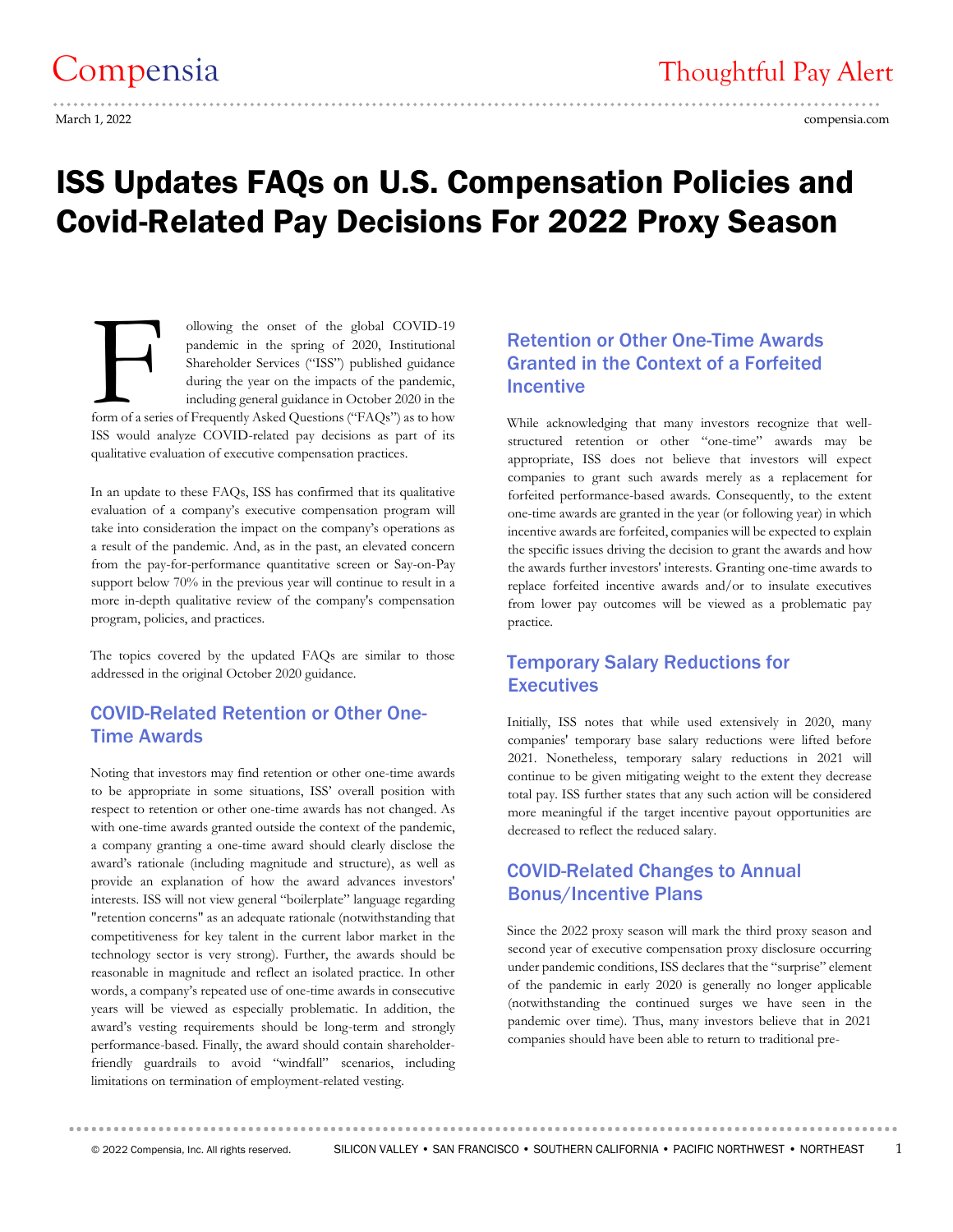### .......................................................................................................................... ISS Updates FAQs on U.S. Compensation Policies and Covid-Related Pay Decisions For 2022 Proxy Season (continued)

pandemic annual bonus/incentive plan structures (that is, plans based predominantly on objective and transparent metrics that used pre-established target levels). As a result, as in pre-pandemic years, any mid-year changes to the performance metrics, related targets levels, and/or measurement periods, or plans that heavily emphasize the use of discretionary or subjective factors to determine award payouts will generally be viewed negatively by ISS, particularly if a company exhibits a quantitative pay-forperformance misalignment.

Still, ISS acknowledges that, in some instances, lower preestablished performance targets (as compared to 2020) or modest year-over-year increases in the weighting of discretionary or subjective factors in a plan may be viewed as reasonable for companies that continued to incur severe economic impacts and uncertainties as a result of the pandemic in 2021. As was the case under ISS' original guidance, a company should clearly explain in its compensation disclosure how it set its performance targets and the rationale for any other changes to its incentive compensation programs to enable investors to evaluate the compensation committee's actions.

### Disclosure That Would Assist Investors in Evaluating Changes to Annual Bonus/Incentive Plans

Although mid-year adjustments to annual bonus/incentive plans will generally be viewed negatively, where a company makes a midyear adjustment to the terms of its plan, ISS indicates that investors expect that additional disclosure will be provided to assist them in their evaluation of the changes (that is, to ensure that any changes to the performance levels are not a sign of insufficient plan goal rigor). This includes an explanation of why such changes were necessary, including the specific pandemicrelated challenges the company faced and how those challenges rendered the original plan design obsolete or the original performance target levels less probable to achieve.

ISS goes on to caution, however, that while such additional disclosure will be useful for investors, its inclusion in the Compensation Discussion and Analysis will not necessarily mitigate concerns regarding mid-year plan adjustments. Consequently, ISS may still find such concerns to be significant enough to cause them to lean towards an "against" recommendation for a say-on-pay proposal.

### COVID-Related Changes to Annual Bonus/Incentive Plan That Result in Lowering of Performance Target Levels Below Prior Year Performance Levels

In evaluating the rigor of an annual bonus/incentive plan, ISS indicates that lower performance expectations that reflect external factors (such as operational impacts due to the pandemic) may be a reasonable explanation for lower goal-setting. This guidance has not changed from the prior year. Still, ISS notes that if a company is using a lower performance target level, it should provide disclosure that addresses the board of directors' rationale for the lower target and how the board considered corresponding payout opportunities, particularly if such payout opportunities are not proportionately reduced.

### COVID-Related Changes to Equity/Long-Term Incentive Plans

As before, ISS will view changes to in-progress long-term incentive cycles negatively, particularly for companies that exhibit a quantitative pay-for-performance misalignment. Modest alterations to go-forward cycles (that is, awards granted for the cycle beginning in 2021) may be viewed as reasonable, particularly where a company continues to incur severe negative impacts over a long-term period. ISS cites some movement from quantitative to qualitative performance metrics or a modest increase in the proportion of time-vesting awards as examples of potentially reasonable changes. As expected, more drastic changes, such as shifts to long-term incentive awards with predominantly timebased vesting requirements or short-term measurement periods, will likely continue to be viewed negatively. Consequently, if a company has made or is considering making such a change to its long-term incentive program, it will be incumbent on the company to clearly explain any changes to the program so that investors can evaluate the compensation committee's actions and rationale.

### Forward-Looking Disclosure of Compensation Program Changes Beyond the Year in Review

Based on its feedback from investors, ISS believes that boards of directors are now in a better position to return to the traditional

**...............................................................................................................**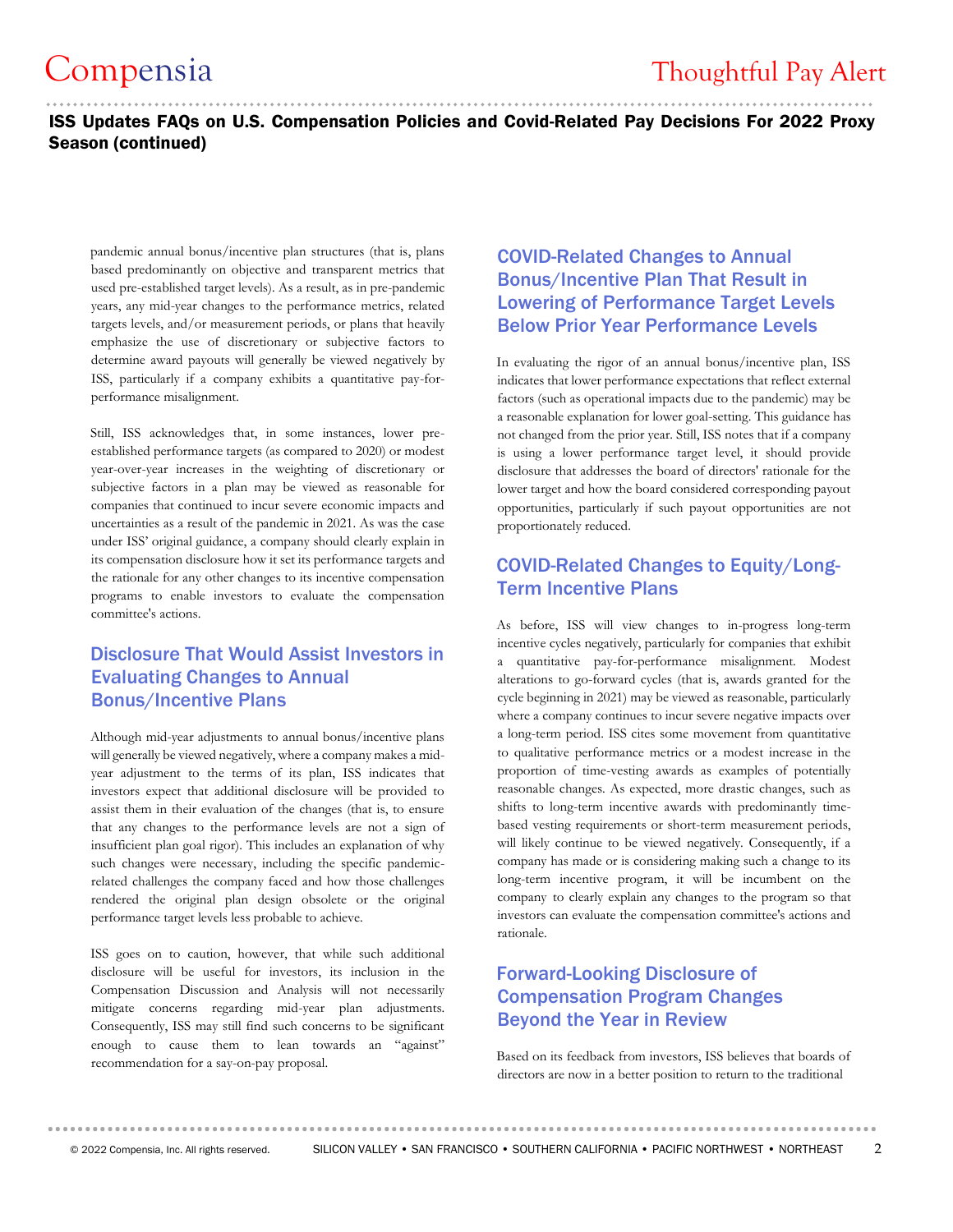# ..........................................................................................................................

### Compensia Thoughtful Pay Alert

### ISS Updates FAQs on U.S. Compensation Policies and Covid-Related Pay Decisions For 2022 Proxy Season (continued)

long-term incentive compensation programs that were in place prior to the pandemic. Thus, where a company made a COVID-related change to its compensation program that normally would be viewed as concerning from a "pay-for-performance" standpoint, ISS recommends that the company provide clear and detailed disclosure of its intention to return to a strongly performance-based incentive program going forward, which it may view as a mitigating factor in its analysis. The significance given to such forward-looking disclosure will generally be dependent on the level of detail provided in the Compensation Discussion and Analysis and the extent to which the disclosed changes are meaningfully positive.

### ISS' Responsiveness Policy in Light of Shareholder Opposition to COVID-19 Pay **Decisions**

Under ISS' long-standing policy, where a company receives less than 70% support on a say-on-pay proposal, ISS reviews three factors under its responsiveness policy:

- the disclosure of the board's shareholder engagement efforts;
- the disclosure of the specific feedback received from dissenting shareholders; and
- any actions or changes made to the company's pay programs and practices to address shareholders' concerns.

As before, the expectations with respect to the first two factors will remain consistent with prior years. Going forward, with respect to the third factor, ISS' responsiveness policy will return to its prepandemic application. Under this factor, a company must demonstrate actions that address investors' feedback. This includes negative feedback stemming from one-time COVID-related pay decisions. In ISS' view, in such a case, a responsive board of directors could make a commitment not to repeat the action that shareholders viewed as problematic.

### ISS' Equity Plan Scorecard (EPSC), Problematic Pay Practices, or Option Repricing Policies in Light of COVID-19

As was the case in 2020, ISS does not plan to make any changes to these policies specifically related to the COVID-19 pandemic.

### Where to Find the Updated FAQs

To access the updated ISS FAQs on its U.S. compensation policies and the COVID-19 pandemic, [please see the following](https://www.issgovernance.com/file/policy/latest/americas/US-Compensation-Policies-and-the-COVID-19-Pandemic.pdf)

#### Need Assistance?

Compensia has extensive experience in assisting companies in addressing the impact of the COVID-19 pandemic on their executive compensation programs. If you would like assistance in determining how ISS' Governance Research Department will analyze certain issues related to your executive compensation program resulting from the pandemic in the context of preparing its 2022 proxy analyses and determining voting recommendations for U.S. companies, or if you have any questions on the subjects addressed in this Thoughtful Pay Alert, please feel free to contact Jason Borrevik at 408.876.4035 or jborrevik@compensia.com, Mark A. Borges at 415.462.2995 or mborges@compensia.com, or Peter Kimball at 202.321.1234 or pkimball@compensia.com.

**...............................................................................................................**